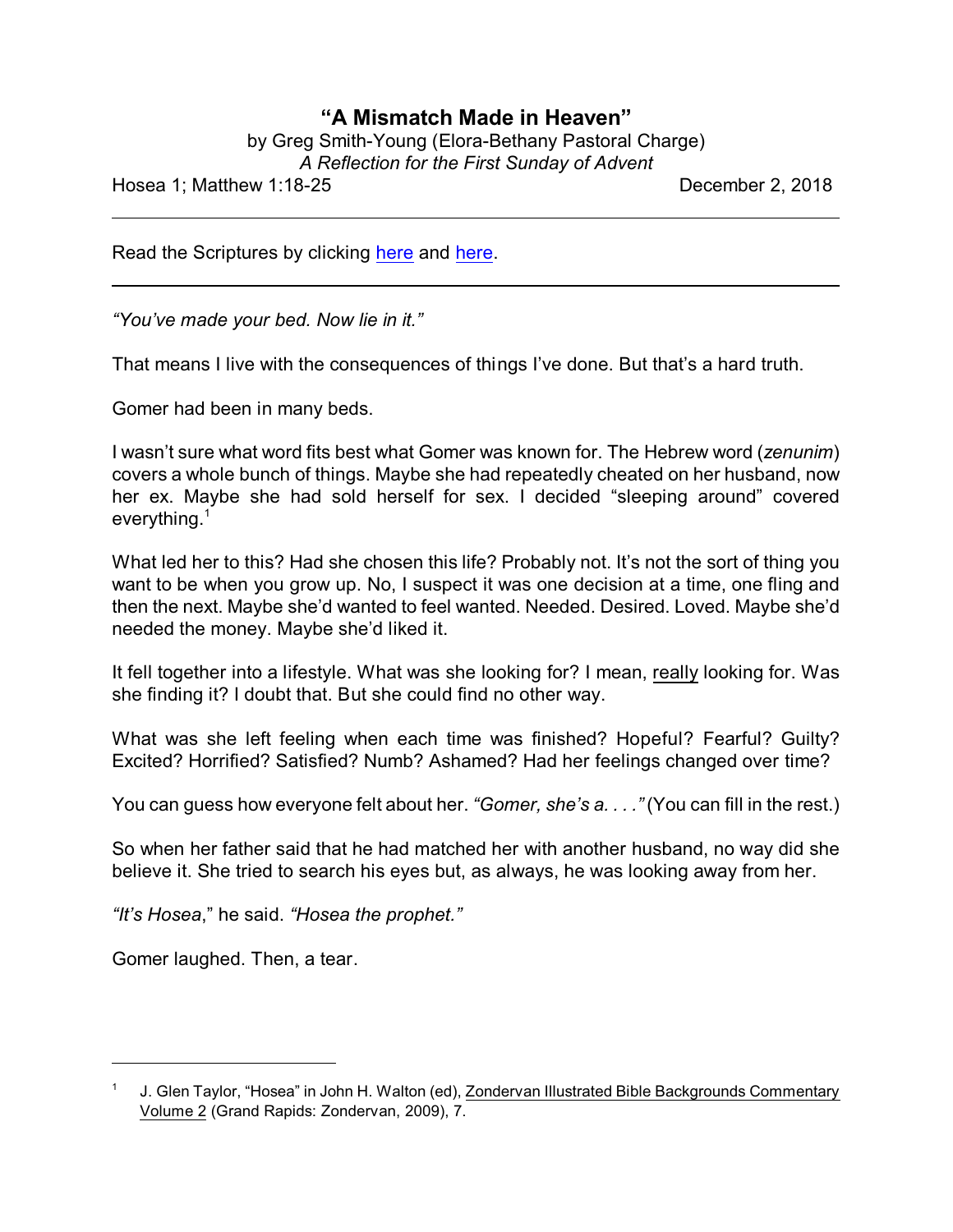Hosea shed tears too, before and many times after their wedding day.

He was a prophet! A messenger for the Lord! Those messages from prophets, they are usually hard and pointed, rarely welcomed, and sometimes dangerous. "Prophet" and "popularity" rarely go together.

Still, within the community of God's People, the vocation of "prophet" had gained welldeserved respect. If God's Spirit speaks through you, you must be close to God. Let's say "righteous": faithful to God's covenant, diligent in God's commandments, painfully good.

So God's marriage-match for righteous Hosea . . . let's say it was extremely unexpected and unwelcome. *"Go to Gomer. Yes, that Gomer. You'll find her on the street corner. Marry her."*

His father's face when Hosea asked him to arrange this said it. *"Is this a joke? Hosea, are you mad?"*

Hosea wondered.

Eventually their children came along. At least, hers. He could never be sure. Any resemblance they shared with him could have been coincidence. Still, obedient to the hard command of God, Hosea accepted them. He named them:

The oldest . . . Jezreel: "God scatters."<sup>2</sup>

The daughter . . . Lo-Ruhamah: "No Compassion."

The little one . . . Lo-Ammi: "Not Mine."

I'm hope they got other names too, ones they could actually use. $^3$  Still, you know they're going to have issues.

Hosea had an issue, with God. Those baby names were God's idea

<sup>2</sup> "Jezreel" can also have a positive sense, "God sows" (as in soweing seed). It was a valley in the northern kingdom, site of a royal residence. The valley was fertile and beautiful, and an important transit way between the Meditteranean coastal region and the Jordan valley inland. Ominously, it was the site of a coup and assassinations against Israel's monarch (2 Kings 9-10). See Taylor, 13f.

<sup>3</sup> John Goldingay cautions us: ". . . we shouldn't misunderstand the way names in the Bible work. Many people were given odd names that don't look like the names people would use every day and would thus make the children the object of laughter at school. Maybe they were just used in some way at the child's naming ceremony." I hope Goldingay is right. Daniel & The Twelve Prophets for Everyone (Louisville, KY: Westminster John Knox, 2016), 65f.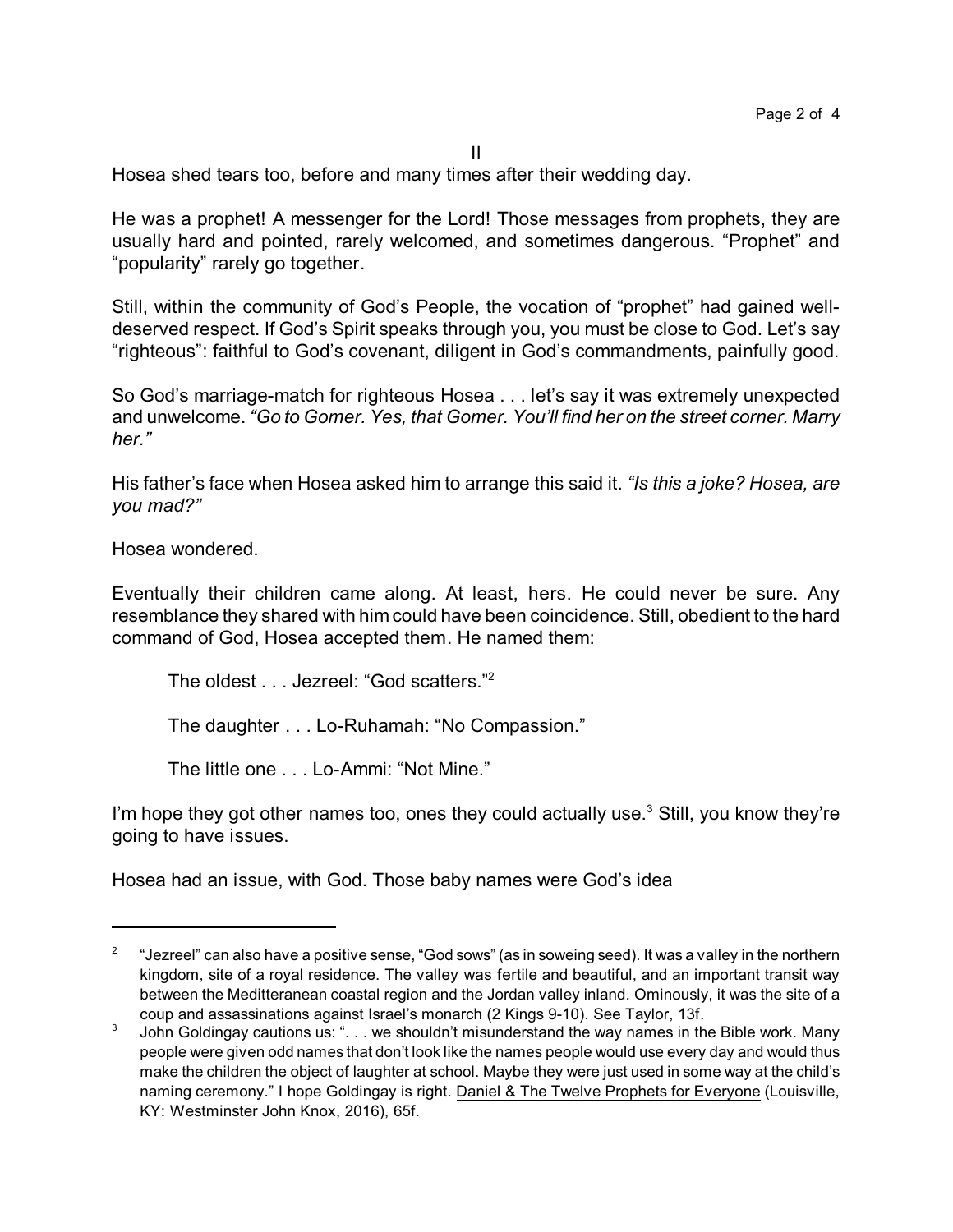III

A prophet speaks God's words to us. A prophet tells us what is really going on, through God's eyes. Hosea's call was not only to tell, but:

to show us God's pain and grief;

to show us by experiencing it in his own life;

to show us, so we can see what is going on with us and God.

*Go, marry a woman who sleeps around . . .* 

Will marriage change Gomer's ways? It hadn't before.

God's call: *"Go, Hosea, and endure again and again betrayal, rejection and anger."*

What do you suppose happens to Hosea's reputation when he becomes the guy who married Gomer?

God's call: *"Go, righteous Hosea — good, holy and upright — and become known and judged by the company you keep, the match you've made."*

"Mismatch" is more like it.

Hosea and Gomer are a living parable of God and God's People.

*Go, marry a woman who sleeps around . . . For my people are sleeping around by being unfaithful to me, the Lord.* 

God's People. They knew about the Lord, the God of Abraham, Moses and David. They loved the Lord's festivals, kept the Lord's Sabbath day (when they had time), kept the Lord's Commandments (when it worked for them). When you need rain for your crops, though, an offering to the neighbourhood weather god couldn't hurt. (The Lord won't mind.) Having trouble conceiving? Worshipping the local fertility god might help. (Everyone loves babies.)

This is spiritual sleeping-around. It is entrusting ourselves to anything instead of God, or even alongside God. It is ancient, and it's new every morning. We can't seem to believe, to really believe, that God has us and we belong to God. Trusting God alone seems a gamble. Worried about your future? Pray to the Lord, but try to win the lottery too. We hedge our bets. But casino chips are just plastic. The ancient gods were just wood and stone. Nothing else comes close to matching God.

Advent is here, so Christmas is coming. It's wonderful. It's spiritually dangerous. We are celebrating our Beloved Jesus, God-in-Person who has come to us. We're getting ready. We're preparing our hearts. We're anticipating. We're waiting. Then this "hot number"